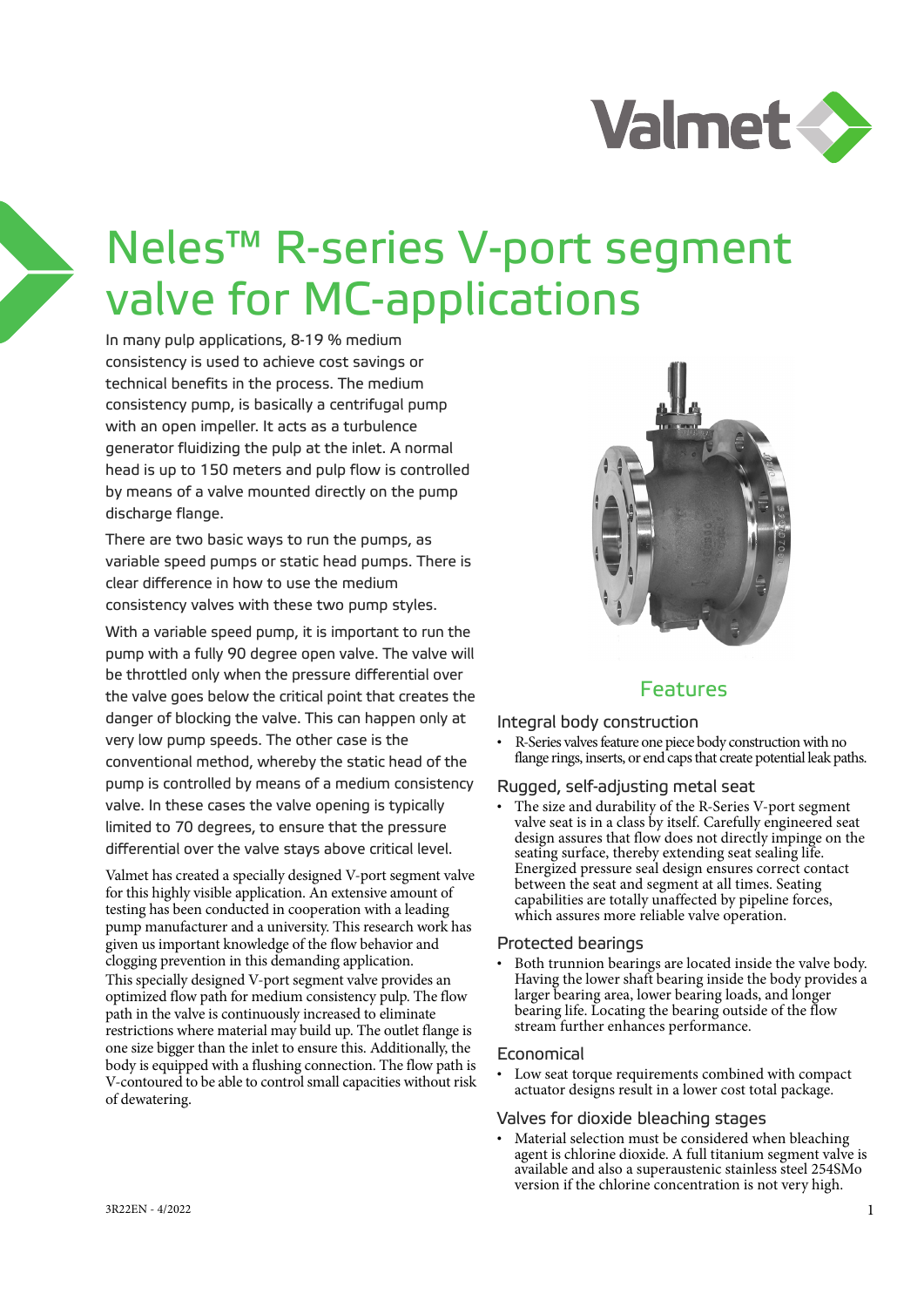

# Exploded view, sizes DN80 - 300/3" - 12"

### Parts list

| Part             | <b>Name</b>          |                                  | <b>Materials</b>    |                            |  |  |  |  |  |
|------------------|----------------------|----------------------------------|---------------------|----------------------------|--|--|--|--|--|
|                  |                      | <b>Stainless steel</b>           | <b>Titanium</b>     | 254SMo                     |  |  |  |  |  |
| 1                | Body                 | ASTM A351 gr. CG8M               | ASTM B 367          | ASTM A 351gr. CK3MCuN      |  |  |  |  |  |
| 3                | V-port segment       | $SIS 2324 + chromium / AISI 329$ | $ASTM B 367 + Ti02$ | ASTM A 351gr. CK3MCuN+Ti02 |  |  |  |  |  |
| 4                | Seat                 | Cobalt based alloy               | ASTM B348           | ASTM B 348 gr. 5           |  |  |  |  |  |
| 5                | Lock spring          | <b>INCONEL 625</b>               | ASTM B348           | ASTM B 348 gr. 5           |  |  |  |  |  |
| 6                | Back seal            | $SS + PTFE$                      | TITANIUM + PTFE     | TITANIUM + PTFE            |  |  |  |  |  |
| 9                | Gland follower       | ASTM A351 gr. CF8M               | ASTM B348           | <b>UNSS 31254</b>          |  |  |  |  |  |
| 10 <sup>10</sup> | Blind flange         | ASTM A351 gr. CG8M               | ASTM B348           | <b>UNSS 31254</b>          |  |  |  |  |  |
| 11               | Drive shaft          | SIS 2324 / AISI 329              | ASTM B348           | <b>UNSS 31254</b>          |  |  |  |  |  |
| 12               | Shaft                | SIS 2324 / AISI 329              | ASTM B348           | <b>UNSS 31254</b>          |  |  |  |  |  |
| 13               | Key                  | SIS 2324 / AISI 329              | SIS 2324 / AISI 329 | SS 142324                  |  |  |  |  |  |
| 14               | Cylindrical pin      | SIS 2324 / AISI 329              | ASTM B348           | <b>UNSN 10276</b>          |  |  |  |  |  |
| 15               | Bearing              | $PTFE + SS$ net                  | <b>PVDF</b>         | <b>PVDF</b>                |  |  |  |  |  |
| 16               | Bearing              | $PTFE + SS$ net                  | <b>PVDF</b>         | <b>PVDF</b>                |  |  |  |  |  |
| 18               | Sealing plate        | Graphite                         | <b>PTFE</b>         | <b>PTFE</b>                |  |  |  |  |  |
| 20               | Packing              | PTFE                             | <b>PTFE</b>         | <b>PTFE</b>                |  |  |  |  |  |
| 24               | Stud                 | ISO 3506 A4-80                   | ASTM B348           | ISO 3506 A4-80             |  |  |  |  |  |
| 25               | Hexagon nut          | ISO 3506 A4-80                   | ASTM B348           | ISO 3506 A4-70/80          |  |  |  |  |  |
| 26               | Hexagon bolt         | ISO 3506 A4-80                   | ASTM B348           | ISO 3506 A4-80             |  |  |  |  |  |
| 35               | Identification plate | AISI 304                         | AISI 304            | AISI 304                   |  |  |  |  |  |
| 42               | Retainer plate       | AISI 316L                        | Hastelloy C-276     | ASME 316L/1.4435           |  |  |  |  |  |
| 50               | Taper pin            | SIS 2324 / AISI 329              | ASTM B329           | <b>UNSN 10276</b>          |  |  |  |  |  |
| 77               | Hexagon plug         | <b>AISI 317</b>                  | ASTM B348           | <b>AISI 317</b>            |  |  |  |  |  |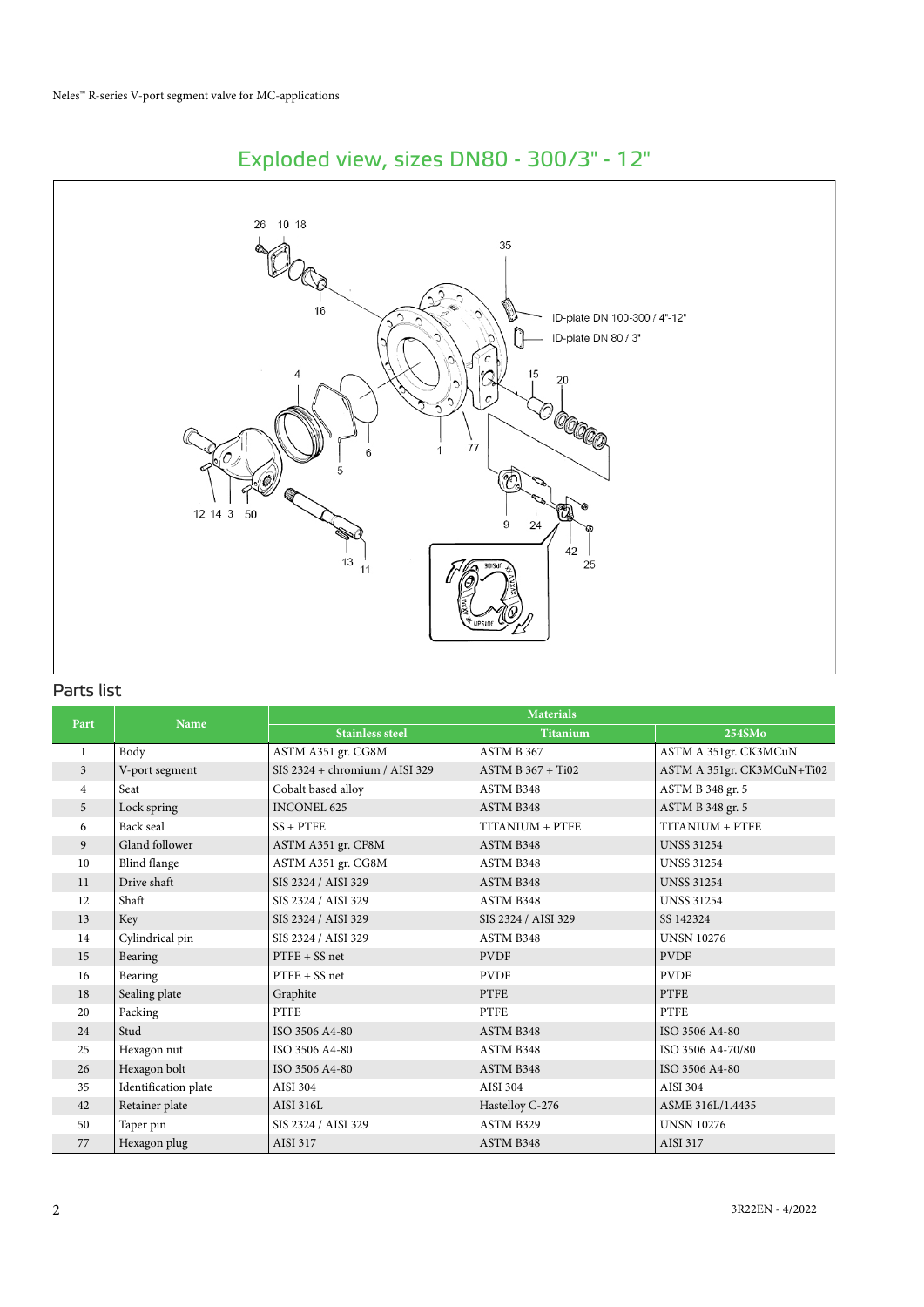

## Parts list

| Part           | <b>Name</b>          | <b>Body</b> material        |
|----------------|----------------------|-----------------------------|
|                |                      | <b>Stainless steel</b>      |
| 1              | Body                 | ASTM A351 gr. CG8M          |
| $\mathfrak{Z}$ | V-port segment       | $SIS 2324 + chromium$       |
| 4              | Seat                 | Cobalt based alloy          |
| 5              | Lock spring          | <b>INCONEL 625</b>          |
| 6              | Back seal            | SS Eligiloy spring + PTFE   |
| 9              | Gland follower       | ASTM A351 gr. CF8M          |
| 10             | Blind flange         | ASTM A351 gr. CG8M          |
| 11             | Drive shaft          | SIS 2324/AISI 329 duplex SS |
| 12             | Shaft                | SIS 2324/AISI 329 duplex SS |
| 13             | Key                  | SIS 2324/AISI 329           |
| 14             | Cylindrical pin      | SIS 2324/AISI 329           |
| 15             | Cylindrical pin      | SIS 2324/AISI 329           |
| 16             | Bearing              | $PTFE + SS$ net             |
| 17             | Bearing              | $PTFE + SS$ net             |
| 19             | Sealing plate        | Graphite                    |
| 20             | Packing              | <b>PTFE</b>                 |
| 24             | Stud                 | ISO 3506 A4-80/B8M          |
| 25             | Hexagon nut          | ISO 3506 A4-80/B8M          |
| 26             | Hexagon bolt         | ISO 3506 A4-80/B8M          |
| 30             | Retainer plate       | <b>AISI 316L</b>            |
| 35             | Identification plate | AISI 304                    |
| 77             | Hexagon plug         | <b>AISI 317L</b>            |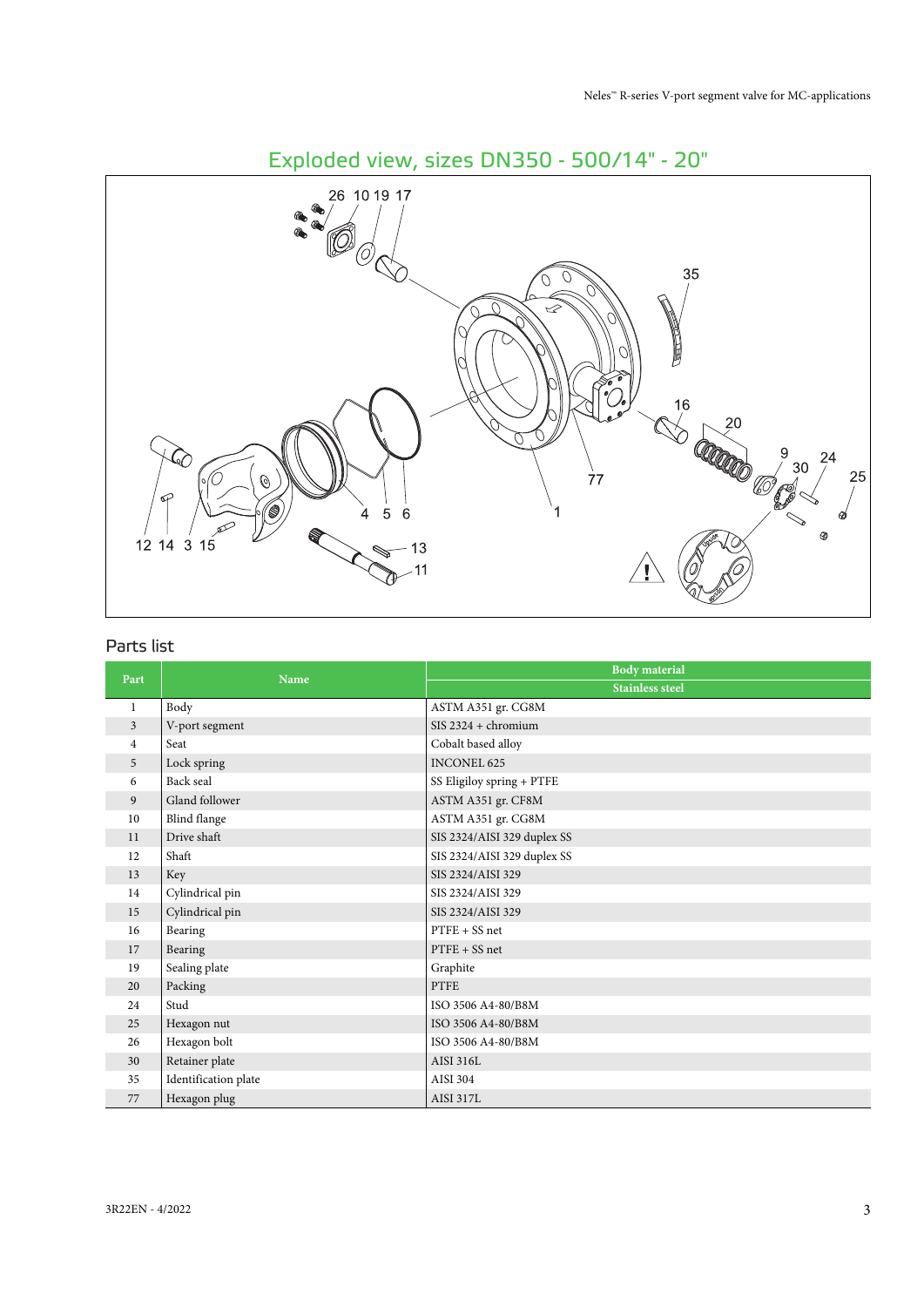# Technical specifications

#### Type

Reduced-bore quarter-turn valve

#### Pressure ratings

Body Sizes DN 50 - 300 /2" - 12". PN 25; ANSI 150 Sizes DN 350 - 500 /14" - 20" PN 10-40, ASME 150-300 DIN PN 25; ANSI 150 Trim DIN PN 25; ANSI 150 (Note the pressure/temperature curve)

#### Sizes

DN 50, 80, 100, 150, 200, 250, 300, 350, 400, 500 Inch 2", 3", 4", 6", 8", 10", 12", 14", 16", 20"

Face-to-face dimensions Special

Temperature range  $-40^{\circ}$ C ...  $+260^{\circ}$ C /  $-40...+500^{\circ}$ F.

#### Inherent flow characteristic Equal percentage.

#### **Tightness**

Tightness is tested in the direction by the arrow, see page 4, according to ISO 5208. The standard tightness of a metalseated segment valve is 10 x ISO 5208 Rate D. This tightness corresponds to 1/100 of max seat leakage allowed by ANSI/ FCI 70.2 Class IV.

#### Valve pressure and leak test

All valves manufactured by Valmet undergo pressure testing. The test pressure of an R-series valve body is 1.5 x the pressure rating and the test pressure of a seat is 1.1 x the maximum permissible shut-off pressure. The test medium is water containing a corrosion inhibitor.

| Maximum allowable leakage |                   |               |  |  |  |  |  |  |  |
|---------------------------|-------------------|---------------|--|--|--|--|--|--|--|
| Size DN / inch            | <b>Metal</b> seat | Soft seat     |  |  |  |  |  |  |  |
| 50/2                      | $3.00$ ml/min     | $0.30$ ml/min |  |  |  |  |  |  |  |
| 80/3                      | $4.80$ ml/min     | $0.48$ ml/min |  |  |  |  |  |  |  |
| 100/4                     | $6.00$ ml/min     | $0.60$ ml/min |  |  |  |  |  |  |  |
| 150/6                     | $9.00$ ml/min     | $0.90$ ml/min |  |  |  |  |  |  |  |
| 200/8                     | $12.00$ ml/min    | $1.20$ ml/min |  |  |  |  |  |  |  |
| 250/10                    | $15.00$ ml/min    | $1.50$ ml/min |  |  |  |  |  |  |  |
| 300/12                    | $18.00$ ml/min    | $1.80$ ml/min |  |  |  |  |  |  |  |
| 350 / 14                  | $21.00$ ml/min    | $2.10$ ml/min |  |  |  |  |  |  |  |
| 400/16                    | $24.00$ ml/min    | $2.40$ ml/min |  |  |  |  |  |  |  |
| 500/20                    | 30.00 ml/min      |               |  |  |  |  |  |  |  |

#### Valve body ratings

These are maximum working pressure ratings of the valve body only in accordance with ASME B16.34. The maximum allowed throttling differential pressure chart below, determines the differential pressure limitations according to specific service conditions.

|                                                             | Maximum valve body rating $-$ bar / psi |                       |  |  |  |  |  |  |  |
|-------------------------------------------------------------|-----------------------------------------|-----------------------|--|--|--|--|--|--|--|
| <b>Temperature</b>                                          | <b>DIN PN 25</b>                        | <b>ASME Class 150</b> |  |  |  |  |  |  |  |
|                                                             | <b>Stainless Steel</b>                  | <b>Titanium</b>       |  |  |  |  |  |  |  |
| -30 to 27 $^{\circ}$ C /<br>-20 to 100 $\mathrm{^{\circ}F}$ | 19.0 / 275                              | 36.5 / 530            |  |  |  |  |  |  |  |
| 93 °C / 200 °F                                              | 16.6 / 240                              | $30/435*$             |  |  |  |  |  |  |  |
| 149 °C / 300 °F                                             | 14.8 / 215                              |                       |  |  |  |  |  |  |  |
| 204 °C / 400 °F                                             | 13.4 / 195                              |                       |  |  |  |  |  |  |  |
| 250 °C/ 482 °F                                              | 12.0 / 174                              |                       |  |  |  |  |  |  |  |

\* Rating at 100°C / 212°F

#### Maximum throttling differential pressure for steel valves

Note! Noise and cavitation should also be taken into account when determining the maximum pressure differential of a valve.



#### Max. differential pressure ratings of titanium standard valves

Note! The maximum shut-off pressure differential of titanium segment valves is 19 bar / 275 psi.

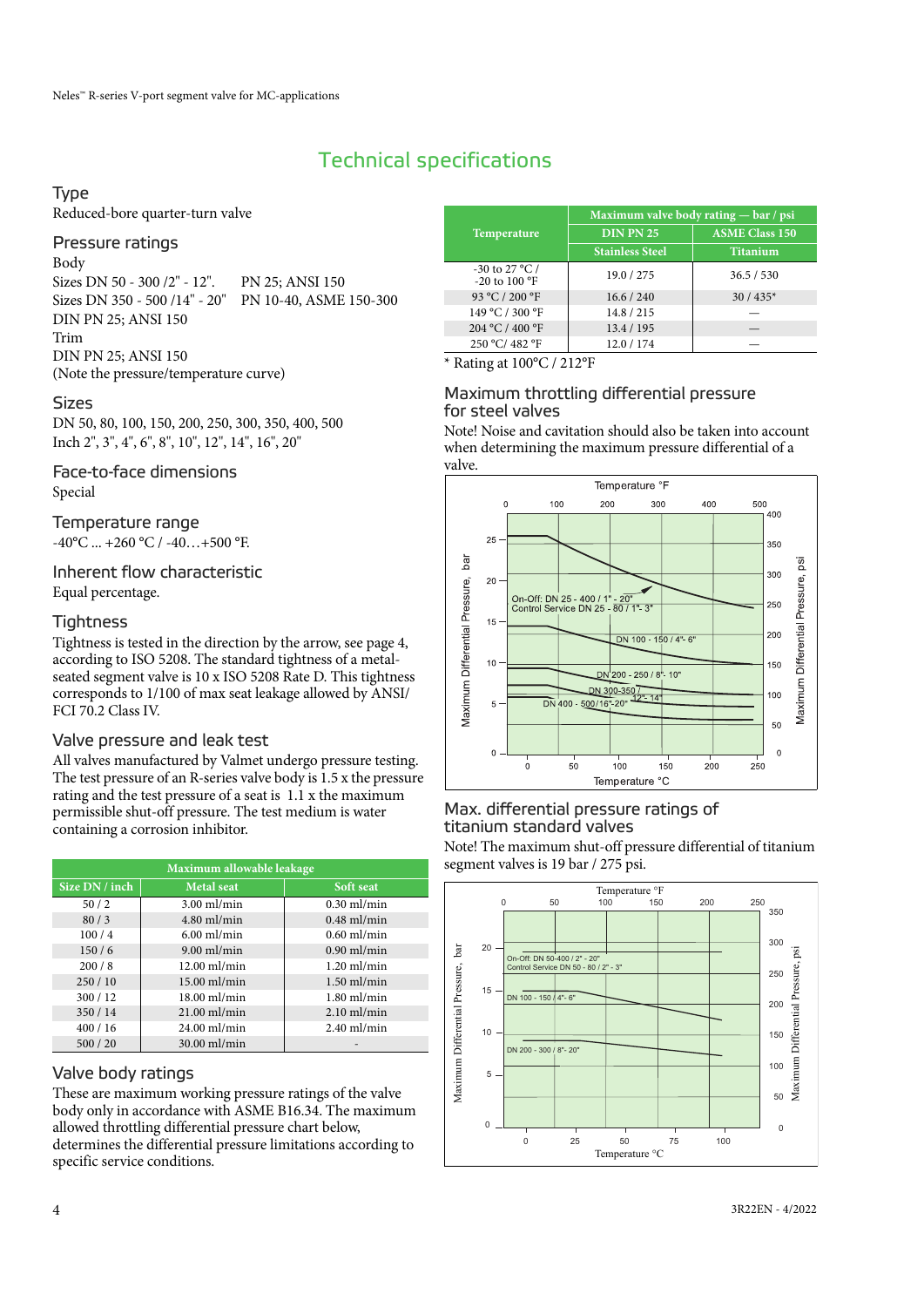#### **Valve size DN Valve size inch Metal-seated valve R2-S-valve**  $C_v 100\% 1$ )  $\begin{array}{|c|c|c|c|c|c|c|c|} \hline \end{array}$   $\begin{array}{|c|c|c|c|c|c|} \hline \end{array}$   $\begin{array}{|c|c|c|c|c|c|c|c|} \hline \end{array}$   $\begin{array}{|c|c|c|c|c|c|} \hline \end{array}$   $\begin{array}{|c|c|c|c|c|c|} \hline \end{array}$   $\begin{array}{|c|c|c|c|c|} \hline \end{array}$   $\begin{array}{|c|c|c|c|c|} \hline$ 50 2 163 0.41 54 5.2 80 3 3 420 0.50 125 5.6 100 100 4 620 0.56 200 5.1 150 1260 1260 0.68 370 7.8 200 8 8 2030 0.83 610 9.1 250 10 10 3210 0.81 970 9.0  $300$  12  $12$  4490 0.86 1380 9.0 350 14 14 6440 0.77 1775 10.2 400 16 16 8510 0.76 2375 9.7

Seats designs

Spring: Inconel 625

Service: General service

Seat: 316 SS + Cobalt based hard facing

Seat seal: Filled PTFE lipseal / Elgiloy spring<br>Temp. range:  $-40^{\circ}$ C... +260 °C / -40 °F... +500 °

Seat seal: Virgin PTFE lipseal / Titanium spring Temp. range: -40 °C... +120 °C / - 40 °F ... +250 °F

 $-40$  °C... +260 °C / - 40 °F ... +500 °F

**K Metal seat**

**U Metal seat** Seat: Titanium Spring: Titanium

# Maximum  $C_v$  and resistance coefficients for R2\_S series valves

1)  $C_v$  100 % corresponds to a 95 $\degree$  turning angle.



# ACTUATOR MOUNTING POSITIONS



# Note!

1. The most common positions are shown here. Should you wish to use some other mounting position, please consult with your local automation expert at Valmet.

Service: Specially for chloride applications except dry chlorine gas.

2. The mounting position can be changed at the site without extra accessories. See bulletin 3 R 71 for mounting, operation and maintenance.

3. If no mounting position is given, the actuator is mounted at the factory in position A-VU.

4. Following mounting positions are not possible A-VU, A-HU, A-HR, A-HL, A-VD, A-HD for following valve units: R2DS04/06-B1J10 R2DS10/12-B1J20 R2DS12/14-B1J25

#### 3R22EN - 4/2022 5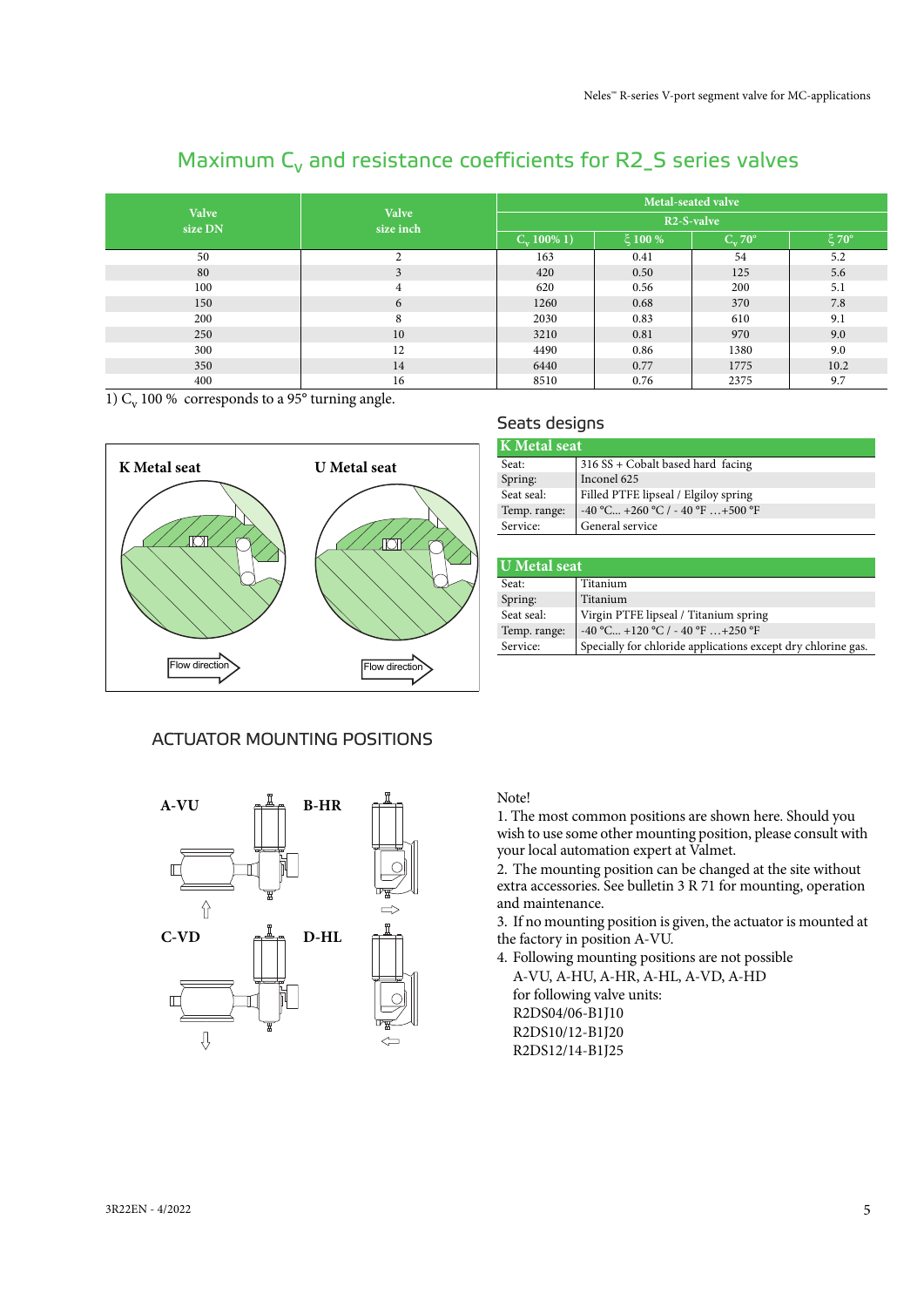## DIMENSIONS, R2\_S



| <b>Size</b> |     |     |     |     |     |     |     |                          | Main dimensions, mm |     |                |       |              |     |              |           |
|-------------|-----|-----|-----|-----|-----|-----|-----|--------------------------|---------------------|-----|----------------|-------|--------------|-----|--------------|-----------|
|             | DN  | D   |     |     | E.  | E'  |     |                          |                     | R   | $\mathbf{R}^*$ | M     | $\mathbf{D}$ | N   | <b>U UNC</b> | Plug NPTF |
| 50/80       | 50  | 80  | 165 | 92  | 170 | 205 | 70  | $\overline{\phantom{a}}$ | 15                  | 70  | 105            | 4.8   | 17           | 25  | 3/8          | 1/2       |
| 80/100      | 80  | 102 | 165 | 108 | 196 | 241 | 90  | $\overline{\phantom{0}}$ | 20                  | 79  | 124            | 4.8   | 22.2         | 35  | 1/2          | 1/2       |
| 100/150     | 100 | 136 | 163 | 117 | 205 | 250 | 90  | -                        | 20                  | 80  | 125            | 4.8   | 22.2         | 35  | 1/2          | 1/2       |
| 150/200     | 150 | 190 | 207 | 177 | 295 | 325 | 110 | 32                       | 25                  | 110 | 140            | 6.4   | 27.8         | 46  | 1/2          | 1/2       |
| 200/250     | 200 | 240 | 248 | 200 | 346 | 362 | 130 | 32                       | 25                  | 140 | 156            | 6.4   | 27.8         | 46  | 1/2          | 3/4       |
| 250/300     | 250 | 296 | 297 | 250 | 390 | 420 | 130 | 32                       | 35                  | 141 | 171            | 9.5   | 39.1         | 58  | 1/2          | 3/4       |
| 300/350     | 300 | 336 | 338 | 270 | 462 | 497 | 160 | 40                       | 40                  | 165 | 200            | 9.5   | 44.2         | 68  | 5/8          | 3/4       |
| 350/400     | 350 | 390 | 400 | 311 | 513 | 513 | 160 | 40                       | 45                  | 200 | 200            | 12.7  | 50.4         | 80  | M16          | 3/4       |
| 400/450     | 400 | 450 | 400 | 353 | 584 | 584 | 160 | 55                       | 50                  | 230 | 230            | 12.7  | 55.5         | 90  | M20          | 3/4       |
| 500/600     | 500 | 660 | 508 | 420 | 727 | 727 | 230 | 90                       | 70                  | 292 | 292            | 19.05 | 78.2         | 119 | M24          | 3/4       |

|             |                |    |                   |              |                |      |     |              |                   |      |                |     | Flange dimensionS, mm |    |                   |      |                |     |                          |    |                          |                          |                          |        |
|-------------|----------------|----|-------------------|--------------|----------------|------|-----|--------------|-------------------|------|----------------|-----|-----------------------|----|-------------------|------|----------------|-----|--------------------------|----|--------------------------|--------------------------|--------------------------|--------|
| <b>Size</b> |                |    | <b>R2IS PN 10</b> |              |                |      |     |              | <b>R2KS PN 16</b> |      |                |     |                       |    | <b>R2LS PN 25</b> |      |                |     |                          |    | <b>R2MS PN 40</b>        |                          |                          |        |
|             | B <sub>1</sub> | ЬI | B <sub>2</sub>    | $\mathbf{h}$ | F              | lkg, | B1  | $\mathbf{b}$ | B <sub>2</sub>    | $b2$ | $\mathbf F$    | kg  | B <sub>1</sub>        | ЪI | B <sub>2</sub>    | $b2$ |                | kg, | B <sub>1</sub>           | b. | B <sub>2</sub>           | $\mathbf{b}$             | $\mathbf F$              | $\log$ |
| 50/80       | 165            | 20 | 200               | 20           | $\overline{2}$ | 12   | 165 | 20           | 200               | 20   | $\overline{2}$ | 12  | 165                   | 20 | 200               | 20   | 3              | 12  | ۰                        |    | $\overline{\phantom{a}}$ |                          |                          |        |
| 80/100      | 200            | 20 | 220               | 20           | $\overline{2}$ | 16   | 200 | 20           | 220               | 20   | $\overline{2}$ | 16  | 200                   | 24 | 235               | 24   | $\overline{2}$ | 18  | $\overline{\phantom{a}}$ |    | $\overline{\phantom{a}}$ |                          | $\overline{\phantom{a}}$ |        |
| 100/150     | 220            | 20 | 285               | 22           | 2              | 24   | 220 | 20           | 285               | 22   | $\overline{2}$ | 24  | 235                   | 24 | 300               | 28   | $\overline{c}$ | 30  | $\sim$                   |    | -                        |                          |                          |        |
| 150/200     | 285            | 22 | 340               | 24           | $\overline{2}$ | 43   | 285 | 22           | 340               | 24   | $\overline{2}$ | 43  | 300                   | 28 | 360               | 30   | $\overline{2}$ | 52  | -                        |    | $\overline{\phantom{a}}$ | $\overline{\phantom{0}}$ | $\overline{\phantom{0}}$ |        |
| 200/250     | 340            | 24 | 395               | 26           | $\overline{2}$ | 68   | 340 | 24           | 405               | 26   | $\overline{2}$ | 69  | 360                   | 30 | 425               | 32   |                | 80  | $\sim$                   |    | ۰                        |                          |                          |        |
| 250/300     | 395            | 26 | 445               | 26           | $\overline{2}$ | 98   | 405 | 26           | 460               | 28   | $\overline{2}$ | 100 | 425                   | 32 | 485               | 34   | $\overline{2}$ | 110 | -                        |    | $\overline{\phantom{a}}$ |                          | $\overline{\phantom{0}}$ |        |
| 300/350     | 445            | 26 | 505               | 26           | $\overline{2}$ | 145  | 460 | 28           | 520               | 30   | $\overline{2}$ | 155 | 485                   | 34 | 555               | 38   | 2              | 175 | $\sim$                   |    | $\sim$                   |                          | $\sim$                   |        |
| 350/400     | 505            | 26 | 565               | 26           | $\overline{2}$ | 162  | 520 | 30           | 580               | 32   | $\overline{2}$ | 172 | 555                   | 38 | 620               | 40   | $\overline{2}$ | 201 | 580                      | 46 | 660                      | 50                       | $\overline{2}$           | 244    |
| 400/450     | 565            | 26 | 615               | 28           | $\overline{2}$ | 196  | 580 | 32           | 640               | 40   | $\overline{2}$ | 219 | 620                   | 40 | 670               | 46   | 2              | 249 | 660                      | 50 | 685                      | 57                       | $\overline{2}$           | 298    |
| 500/600     | 670            | 26 | 780               | 28           | $\overline{2}$ | 289  | 715 | 42           | 840               | 40   | $\overline{2}$ | 325 | 730                   | 46 | 845               | 46   | $\mathcal{D}$  | 361 | 755                      | 57 | 890                      | 60                       | $\overline{2}$           | 398    |

|             |     |      |                |                      |                   | <b>FLANGE DIMENSIONS, mm</b> |                      |      |                |      |                    |        |  |  |  |
|-------------|-----|------|----------------|----------------------|-------------------|------------------------------|----------------------|------|----------------|------|--------------------|--------|--|--|--|
| <b>Size</b> |     |      |                | <b>R2CS ANSI 150</b> |                   |                              | <b>R2DS ANSI 300</b> |      |                |      |                    |        |  |  |  |
|             | B1  | b1   | B <sub>2</sub> | b2                   |                   | kg,                          | B1                   | $b1$ | B <sub>2</sub> | b2   | F                  | $\log$ |  |  |  |
| 50/80       | 150 | 26.3 | 190            | 19.5                 | $\sim$            | 13                           | 165                  | 22.7 | 210            | 29   | $\mathcal{L}$<br>∠ | 19     |  |  |  |
| 80/100      | 191 | 19.5 | 229            | 24.0                 | $\overline{2}$    | 17                           | 210                  | 24   | 254            | 24   | $\Omega$           | 19     |  |  |  |
| 100/150     | 229 | 24.0 | 279            | 25.5                 | $\sim$            | 27                           | 254                  | 24   | 318            | 28   | $\mathcal{L}$      | 30     |  |  |  |
| 150/200     | 279 | 25.5 | 343            | 29.0                 | 2                 | 46                           | 318                  | 28   | 381            | 34   | $\overline{c}$     | 50     |  |  |  |
| 200/250     | 343 | 26.0 | 406            | 30.5                 | $\overline{c}$    | 74                           | 381                  | 34   | 450            | 38   | $\overline{c}$     | 82     |  |  |  |
| 250/300     | 406 | 30.6 | 483            | 32.0                 | $\overline{2}$    | 105                          | 450                  | 38   | 521            | 42   | $\overline{c}$     | 115    |  |  |  |
| 300/350     | 483 | 32.0 | 534            | 35.0                 | $\sim$            | 170                          | 521                  | 42   | 584            | 42   | $\overline{c}$     | 190    |  |  |  |
| 350/400     | 535 | 35.4 | 595            | 37                   | $\overline{2}$    | 187                          | 585                  | 54.4 | 650            | 57.6 | $\overline{c}$     | 247    |  |  |  |
| 400/450     | 595 | 37   | 635            | 40.1                 | $\mathbf{\hat{}}$ | 225                          | 650                  | 57.6 | 710            | 60.8 | $\mathcal{L}$      | 308    |  |  |  |
| 500/600     | 700 | 41.3 | 815            | 46.1                 | $\overline{2}$    | 338                          | 775                  | 64   | 915            | 68.3 | $\overline{2}$     | 408    |  |  |  |

|             |     |    |                |                      |                |     |     |    | Flange dimensions, mm, |                      |                |                      |     |    |     |              |                |               |
|-------------|-----|----|----------------|----------------------|----------------|-----|-----|----|------------------------|----------------------|----------------|----------------------|-----|----|-----|--------------|----------------|---------------|
| <b>Size</b> |     |    |                | <b>R2RS IIS 10 K</b> |                |     |     |    |                        | <b>R2SS IIS 16 K</b> |                | <b>R2TS IIS 20 K</b> |     |    |     |              |                |               |
|             | B1  | Ьl | B <sub>2</sub> | b2                   |                | kg  | B1  | Ъl | B2                     | b2                   |                | kg                   | B1  | b1 | B2  | $\mathbf{b}$ |                | $\mathbf{kg}$ |
| 50/80       | 155 | 16 | 185            | 18                   | ∍              | 9   | 155 | 16 | 200                    | 20                   | 2              | 11                   | 155 | 18 | 200 | 22           | ◠              | 13            |
| 80/100      | 185 | 18 | 210            | 18                   | $\overline{c}$ | 14  | 200 | 20 | 225                    | 22                   | $\overline{2}$ | 17                   | 200 | 22 | 225 | 24           | $\overline{2}$ | 20            |
| 100/150     | 210 | 18 | 280            | 22                   | ◠              | 23  | 225 | 22 | 305                    | 24                   | 2              | 28                   | 225 | 24 | 305 | 28           | $\sim$         | 34            |
| 150/200     | 280 | 22 | 330            | 22                   |                | 41  | 305 | 24 | 350                    | 26                   | $\overline{2}$ | 49                   | 305 | 28 | 350 | 30           | $\mathcal{L}$  | 59            |
| 200/250     | 330 | 22 | 400            | 24                   | ∍              | 65  | 350 | 26 | 430                    | 28                   | 2              | 78                   | 350 | 30 | 430 | 34           | $\sim$         | 94            |
| 250/300     | 400 | 24 | 445            | 24                   | $\bigcap$      | 98  | 430 | 28 | 480                    | 30                   | $\overline{2}$ | 118                  | 430 | 34 | 480 | 36           | $\overline{2}$ | 142           |
| 300/350     | 445 | 24 | 490            | 26                   | 3              | 165 | 480 | 30 | 540                    | 34                   | 3              | 150                  | 480 | 36 | 540 | 40           | 3              | 180           |
| 350/400     | 490 | 26 | 560            | 28                   | 3              | 159 | 540 | 34 | 605                    | 38                   | 3              | 192                  | 540 | 40 | 605 | 46           | $\overline{3}$ | 201           |
| 400/450     | 560 | 28 | 620            | 30                   | 3              | 201 | 605 | 38 | 675                    | 40                   | 3              | 247                  | 605 | 46 | 675 | 48           | 3              | 260           |
| 500/600     | 675 | 30 | 795            | 32                   |                | 298 | 730 | 42 | 845                    | 46                   | 3              | 360                  | 730 | 50 | 845 | 54           | 3              | 378           |

R', E': Dimension with live loading construction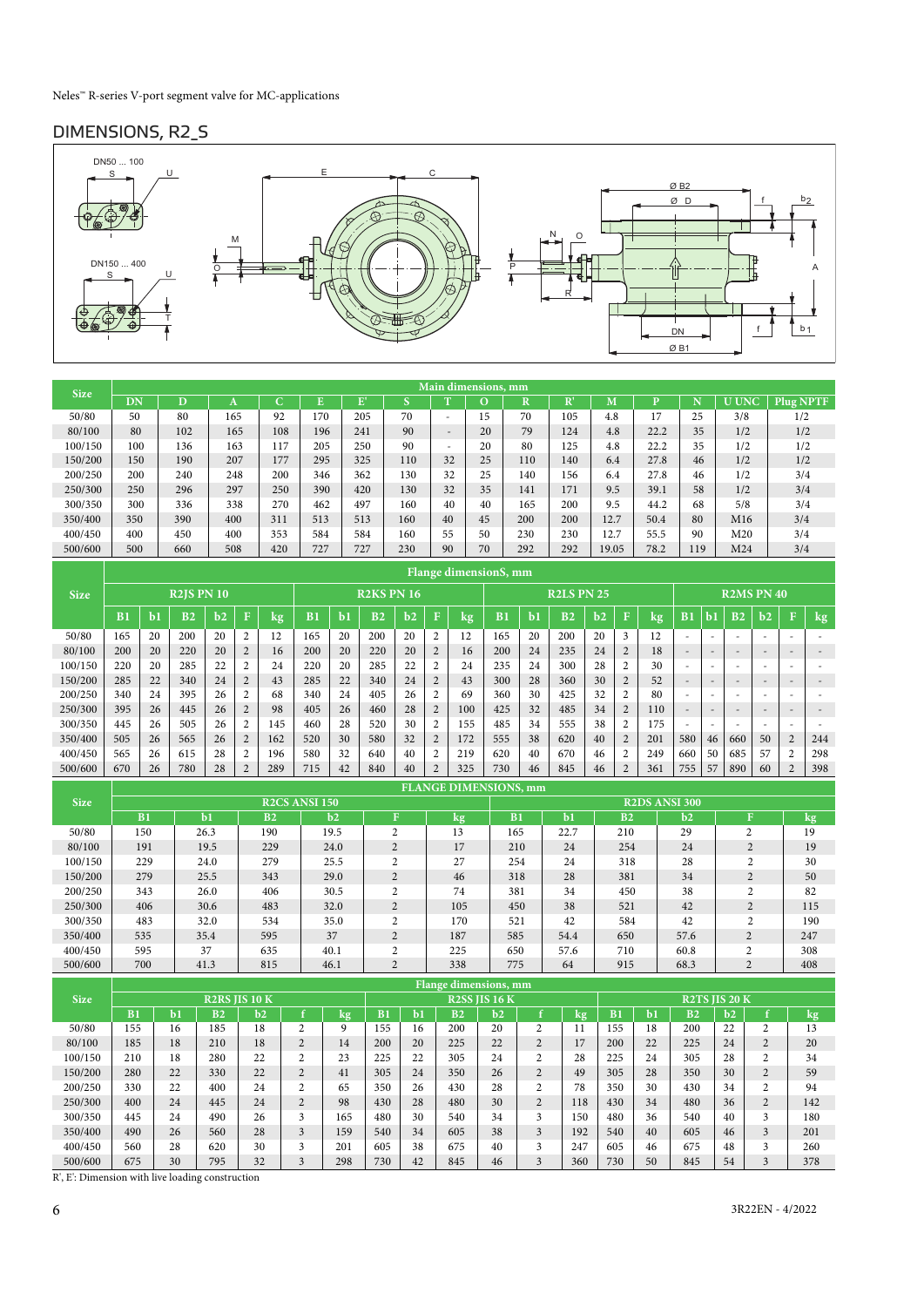## R2\_S-B1C



|                                                                     | Dimensions, mm |     |            |     |      |        |                         |     |     |     |      |      |     | <b>NPT</b> | <b>NPTF</b> |        |
|---------------------------------------------------------------------|----------------|-----|------------|-----|------|--------|-------------------------|-----|-----|-----|------|------|-----|------------|-------------|--------|
| <b>Type</b>                                                         | DN             | А   | $\sqrt{ }$ |     | в    | ⌒<br>G | $\overline{\mathbf{x}}$ |     |     |     | H    | H'   |     |            |             | $\log$ |
| R <sub>2</sub> S 50/80-B <sub>1</sub> C 6                           | 50             | 165 | 91         | 80  | 395  | 270    | 90                      | 36  | 256 | 292 | 428  | 463  | 219 | 1/4        | 1/2         | 19     |
| R <sub>2</sub> S 80/100-B <sub>1</sub> C 9                          | 80             | 165 | 108        | 102 | 455  | 315    | 110                     | 43  | 221 | 266 | 405  | 450  | 220 | 1/4        | 1/2         | 30     |
| R <sub>2</sub> S <sub>100</sub> /150-B <sub>1</sub> C <sub>9</sub>  | 100            | 163 | 117        | 136 | 455  | 315    | 110                     | 43  | 229 | 274 | 425  | 470  | 220 | 1/4        | 1/2         | 42     |
| R2 S150/200-B1C 11                                                  | 150            | 207 | 177        | 190 | 540  | 375    | 135                     | 51  | 310 | 340 | 570  | 600  | 225 | 3/8        | 1/2         | 69     |
| R <sub>2</sub> S <sub>200</sub> /250-B <sub>1</sub> C <sub>13</sub> | 200            | 248 | 200        | 240 | 635  | 445    | 175                     | 65  | 367 | 383 | 665  | 681  | 235 | 3/8        | 3/4         | 113    |
| R2 S250/300-B1C17                                                   | 250            | 298 | 252        | 296 | 700  | 470    | 175                     | 78  | 420 | 450 | 760  | 790  | 260 | 1/2        | 3/4         | 170    |
| R <sub>2</sub> S <sub>300</sub> /350-B <sub>1</sub> C <sub>17</sub> | 300            | 338 | 270        | 336 | 770  | 545    | 215                     | 78  | 495 | 530 | 880  | 915  | 340 | 1/2        | 3/4         | 230    |
| R2 S350/400-B1C17                                                   | 350            | 400 | 311        | 390 | 770  | 545    | 215                     | 78  | 582 | 582 | 1000 | 1000 | 340 | 1/2        | 3/4         | 260    |
| R2 S350/400-B1C20                                                   | 350            | 400 | 311        | 390 | 840  | 575    | 215                     | 97  | 601 | 601 | 1020 | 1020 | 355 | 1/2        | 3/4         | 279    |
| R <sub>2</sub> S <sub>400</sub> /450-B <sub>1</sub> C <sub>25</sub> | 400            | 400 | 353        | 450 | 1040 | 710    | 265                     | 121 | 691 | 691 | 1177 | 1177 | 390 | 1/2        | 3/4         | 387    |
| R2 S500/600-B1C25                                                   | 500            | 660 | 508        | 600 | 1075 | 725    | 265                     | 121 | 723 | 723 | 1286 | 1286 | 390 | 1/2        | 3/4         | 580    |

Note: In case of spring-return actuator need, please contact your local Valmet office